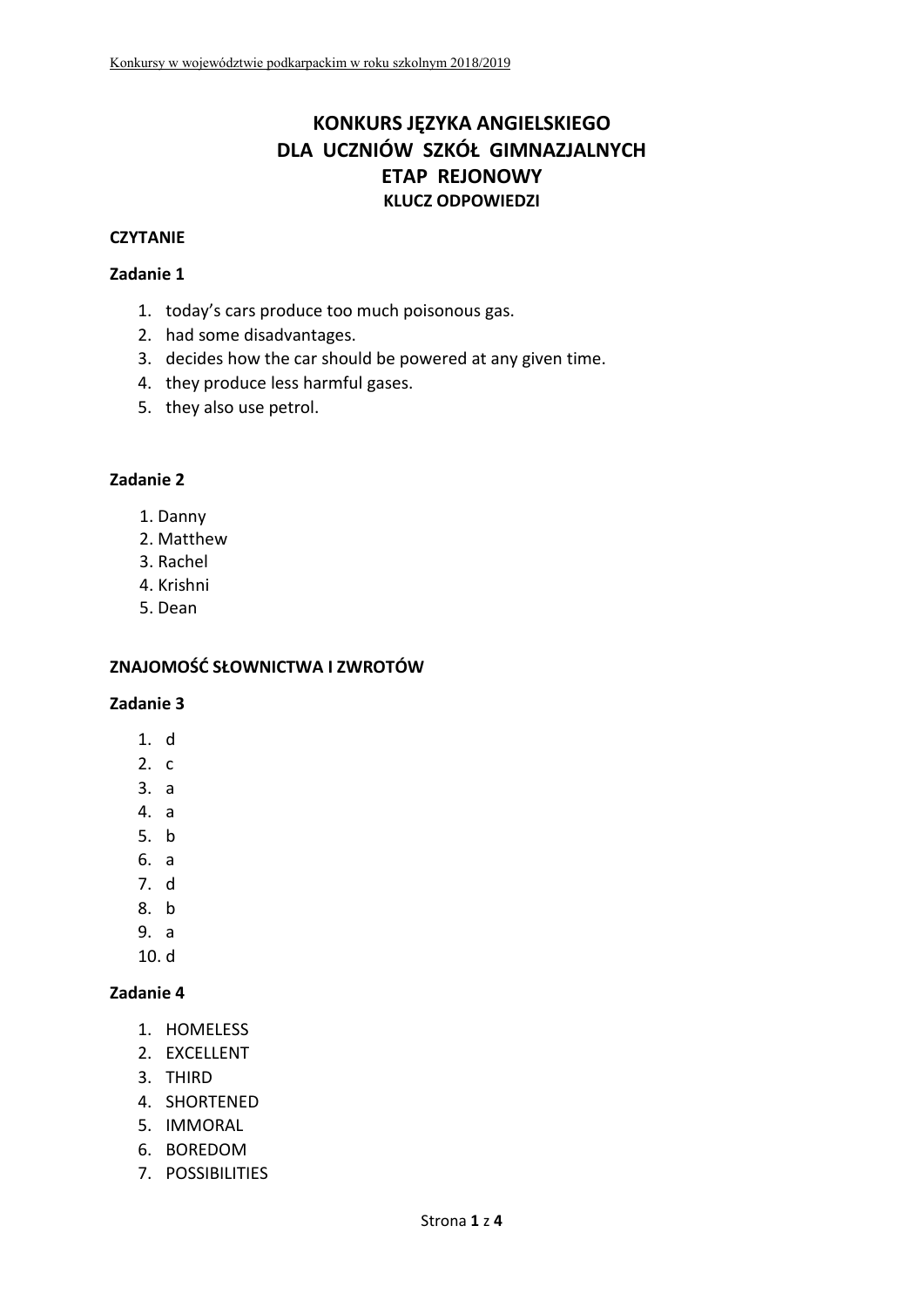- 8. UNDERCOOKED
- 9. DAILY
- 10. POLITICIAN

#### **Zadanie 5**

- 1. gasped
- 2. wandered
- 3. working
- 4. familiar
- 5. hole
- 6. homemade
- 7. nodded
- 8. raise
- 9. careless
- 10. invented

### **Zadanie 6**

- 1. CORKSCREW
- 2. MISSED
- 3. THUMB
- 4. COMPREHENSION
- 5. HOPELESS
- 6. PUDDLES
- 7. LOWER
- 8. SHOELACES
- 9. EMBROIDERY
- 10. VOYAGE

#### **Zadanie 7**

- 1. to
- 2. in
- 3. on
- 4. up
- 5. on

#### **ZNAJOMOŚĆ KONSTRUKCJI GRAMATYCZNYCH**

- 1. help me / give me a hand with
- 2. he wasn't (was not) / weren't (were not) so/that
- 3. Do you mind if
- 4. is going on a diet
- 5. I was recovering
- 6. haven't (have not) been painted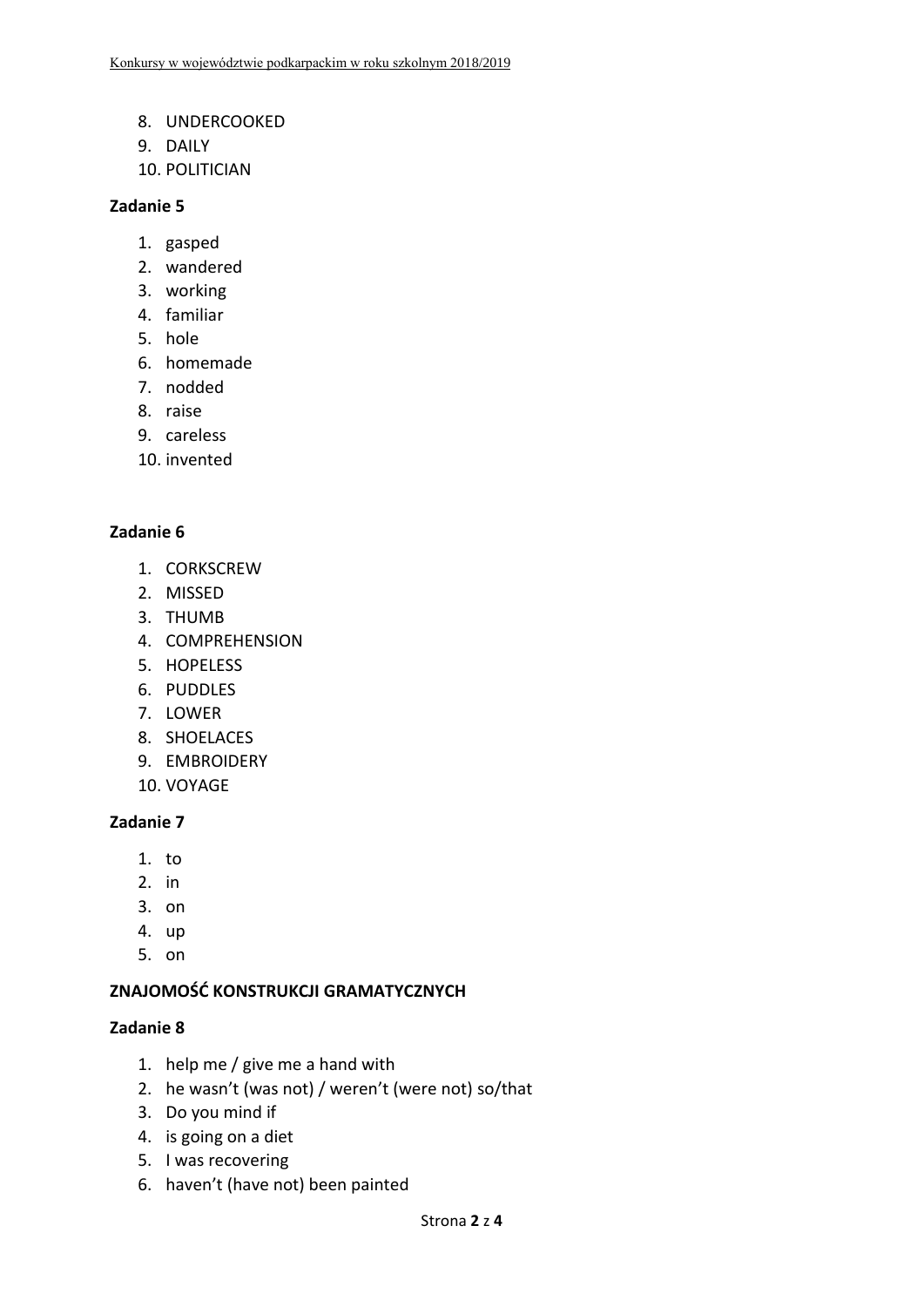- 7. did you buy this caravan
- 8. where the toilet was
- 9. if you had paid your / the phone/telephone bill
- 10. you told us the truth

### **Zadanie 9**

- 1. c
- 2. a
- 3. b
- 4. c
- 5. a
- 6. d
- 7. c
- 8. b
- 9. b
- 10. a

### **Zadanie 10**

- 1. don't (do not) fancy going out
- 2. high time you learnt/learned
- 3. must have been
- 4. is used to speaking
- 5. get in touch with
- 6. will have her house painted
- 7. are reported to have cheated
- 8. apologised for missing / having missed
- 9. wishes she hadn't (had not) spent
- 10. don't (do not) let her shop

- 1. will be sunbathing
- 2. being told
- 3. He was doing research
- 4. has ever eaten
- 5. didn't (did not) postpone
- 6. did Bill make on you
- 7. will have repaired
- 8. shouldn't (should not) have left
- 9. were / was more expensive
- 10. explain how to use